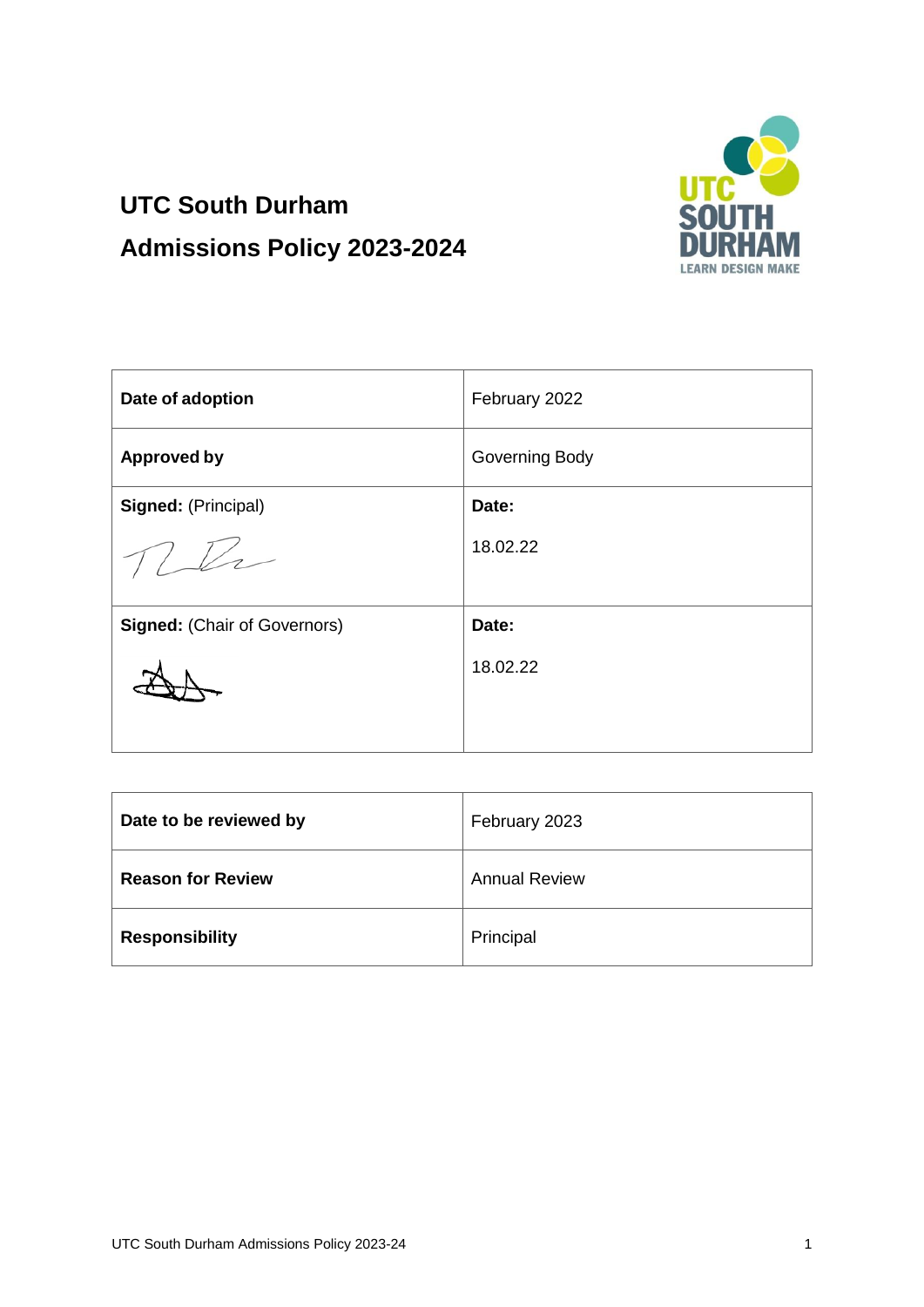# **1. Overall approach**

UTC South Durham provides school places to young people of all abilities aged between 14 and 19. It offers a combined academic, technical and workplace curriculum with a strong STEM focus. The UTC is located on the Aycliffe Business Park, County Durham and opened in September 2016. This admissions policy is for students wishing to join the UTC in the 2023-24 academic year.

UTC South Durham is non-selective but expects students will want to learn about engineering, technology, science and maths and be interested in careers in those fields. It has entry requirements for individual courses to ensure that the education is appropriate for each student.

UTC South Durham is committed to straightforward, open, fair and transparent admissions arrangements. The UTC will act fully in accordance with the School Admissions Code (as revised December 2014), the School Admissions Appeals Code and admissions law as they apply to academies.

## **2. Entry points**

Students may enter UTC South Durham at Year 10 or Year 12.

Applications from students wishing to join in any year group in September 2023 will be made directly to UTC South Durham.

The timetable for applications is outlined in the section 11 Management of applications.

#### **3. Published admission number (PAN)**

The maximum number for each year group will be as follows:

|         | 2023/24 |
|---------|---------|
| Year 10 | 150     |
| Year 12 | 150     |

There will be an automatic right of transfer to the post-16 section of the UTC from Year 11 for UTC students who meet the minimum entry requirements for the Level 3 courses or show the skills and attitudes to be successful on Level 2 or Level 1 courses. The number of Year 12 places available for new entrants will reflect the number of available places up to the overall 150 place limit.

# **4. Admissions process**

A prospectus will be available each year containing information for applications for those wishing to join UTC South Durham the following September. More detailed and up to date information will be available on our website [www.utcsouthdurham.org,](http://www.utcsouthdurham.org/) including admissions arrangements and details of open evenings and opportunities to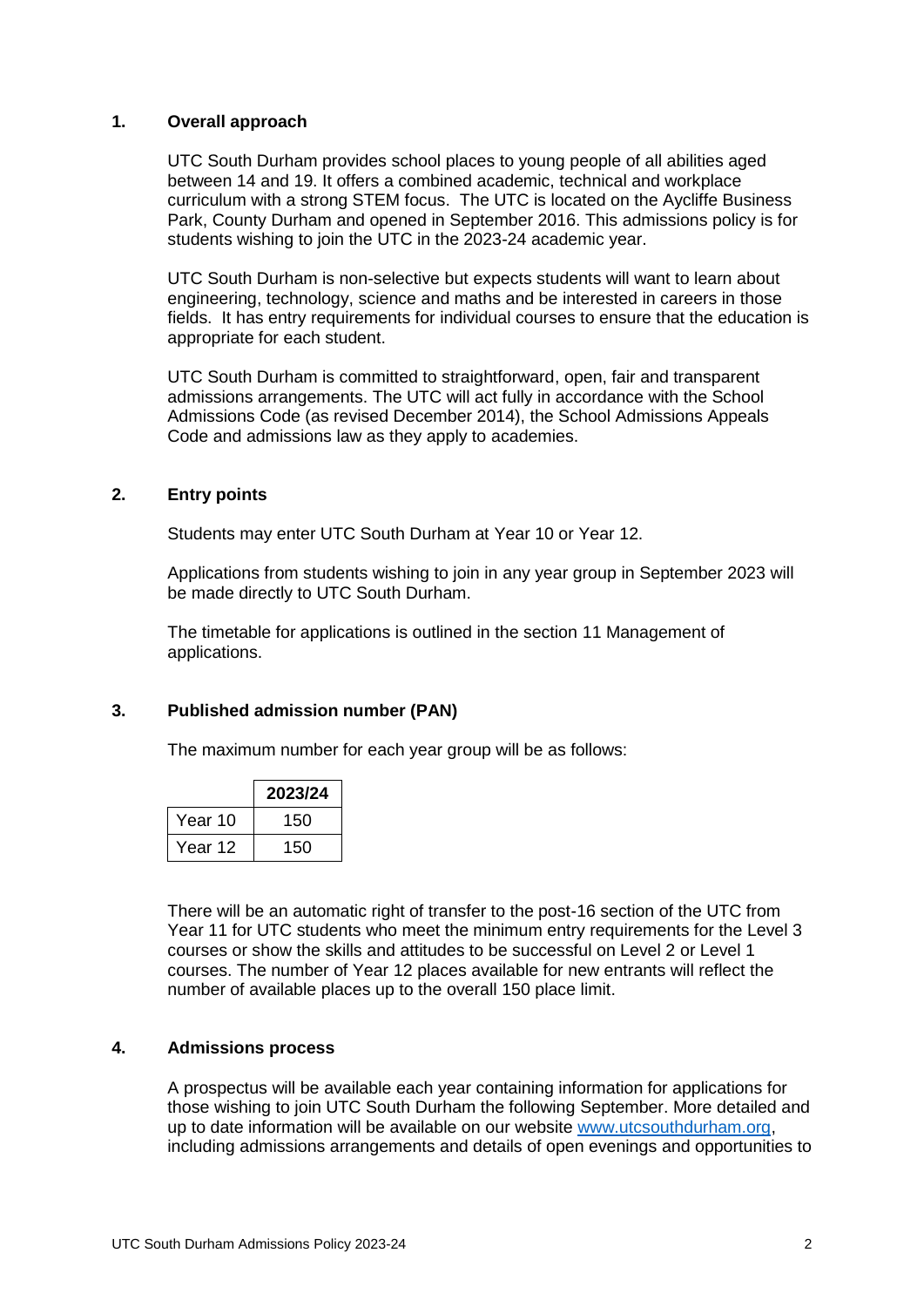visit UTC South Durham. These details will also be made available for inclusion in the combined information published by all the local authorities covered by the UTC.

# **4.1 Admission to Year 10**

For students wishing to join at the beginning of Year 10, applications must be made directly to the UTC. All applications can be made via our website [www.utcsouthdurham.org](http://www.utcsouthdurham.org/) where you can complete an online form. If a Word or paper version of the form is required then this can be obtained on request by emailing [office@utcsouthdurham.org](mailto:office@utcsouthdurham.org) or by post to:

Tom Dower Principal UTC South Durham Long Tens Way Aycliffe Business Park DL5 6AP

Inaccurate or false information on the form, or inaccurate information being shared through the admissions process, could result in the offer of a place being withdrawn.

When Year 10 is undersubscribed all applicants will be admitted, subject to a 1:1 meeting to agree suitability of the UTC as an educational route for the applicant and successful completion of the induction process. When there are more applicants than the PAN the oversubscription criteria in section 6 will apply.

Students who apply to transfer to the UTC who have been in danger of permanent exclusion from their previous school will join the UTC on a formal managed move basis in consultation with their Local Authority. This arrangement is to give the student the opportunity to be successful at the UTC while ensuring that they can return to their previous school if the UTC education is not right for them.

#### **4.2 Admissions to post-16 (Year 12)**

Students wishing to join UTC South Durham in Year 12 must apply directly to the UTC. The Year 12 application form is available via our website [www.utcsouthdurham.org](http://www.utcsouthdurham.org/) where you can complete an online form. If a Word or paper version of the form is required then this can be obtained on request by emailing [office@utcsouthdurham.org](mailto:office@utcsouthdurham.org) or by post to:

Tom Dower **Principal** UTC South Durham Long Tens Way Aycliffe Business Park DL5 6AP

Inaccurate or false information on the form, or inaccurate information being shared through the admissions process could result in the offer of a place being withdrawn.

Both internal and external students wishing to enter post-16 will be expected to have met the minimum entry requirements for the post-16 provision stated below: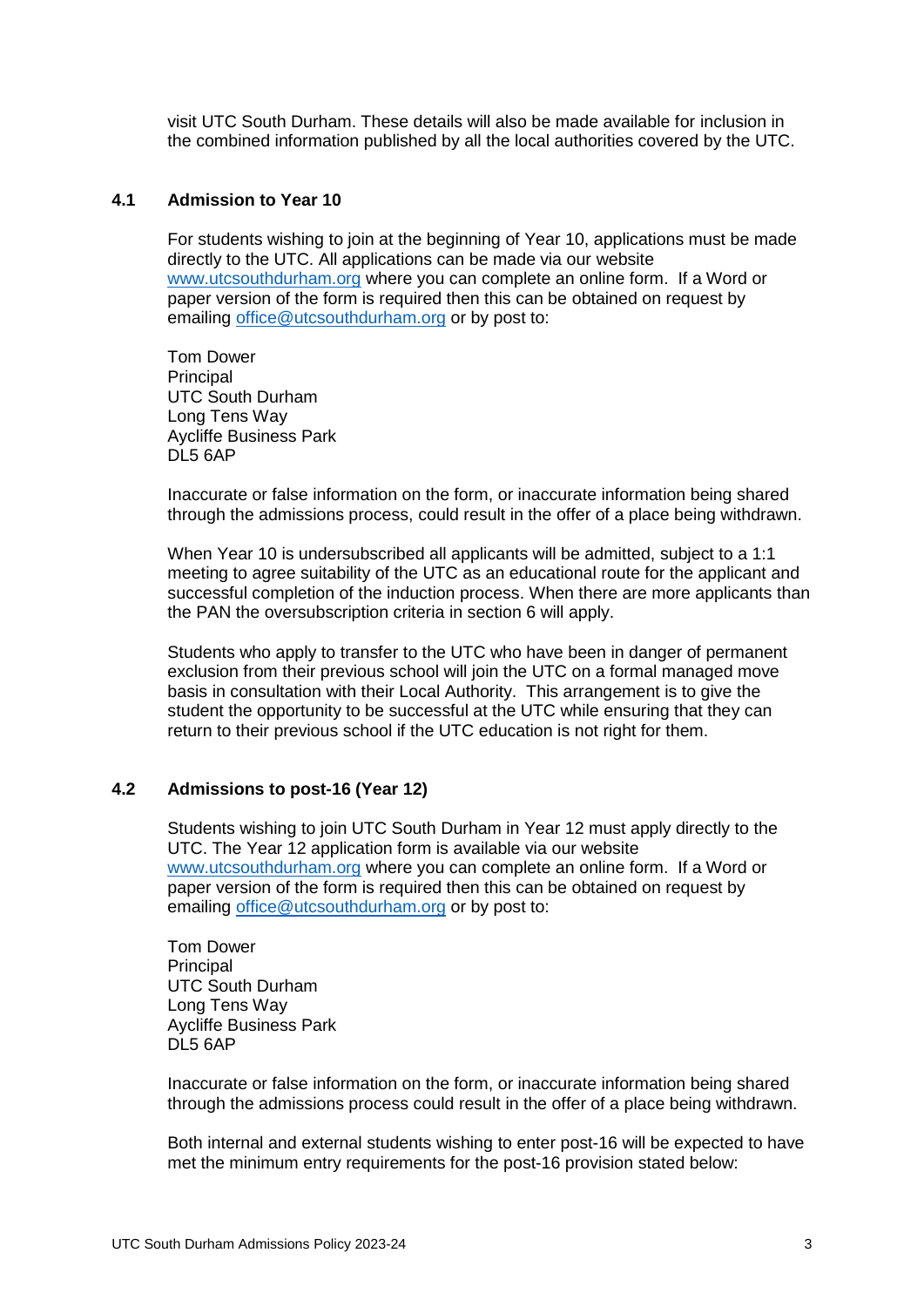- **Level 3 Pathway.** Students will normally require a minimum of five GCSE passes at grades 9-4 including English and Maths. Applicants will require at least a grade 6 in relevant subjects in order to access some of the subjects offered at A-level, while others will require a grade 5 and some will not need any prior experience of that subject. These will be made clear in the options booklet and discussion with individual families.
- **PEO Programme (Level 2 and Level 1).** This pathway is aimed at delivering skills and knowledge to those seeking future apprenticeships in the manufacturing and engineering sectors. Students will normally need to meet a minimum entry requirement of five GCSE passes at grades 9-3 or equivalent, including English and Maths for the Level 2 programme. There is also a requirement to demonstrate a suitable interest and attitude towards the subject area. A probationary period of 6 weeks is built into the programme to allow students to demonstrate their positive attitude and work ethic.

If either internal or external applicants fail to meet the minimum course requirements described above, they will be given the option of pursuing any alternative courses for which they do meet the requirements provided places on those courses are available.

Internal students who meet the minimum entry requirements for their chosen pathway will automatically transfer from Year 11 into Year 12 if they wish to.

When Year 12 is undersubscribed all applicants meeting the minimum entry requirements will be admitted. When there are more external applicants who satisfy entry requirements than the PAN the oversubscription criteria below will apply.

# **5. Special educational needs and disabilities**

All students with an Education Health and Care Plan or Statement of Special Educational Need will be admitted to Year 10 or Year 12 if they meet the requirements for pathways identified above. This will follow a formal placement meeting with the Principal, SENDCO and Local Authority to ensure that the family understands the UTC provision and there is agreement that the UTC can meet the needs of the student. Reasonable adjustments must be made by the UTC to accommodate students with SEND. It is important that students, parents LA's understand the UTC offer in deciding if it is the right route for them.

# **6. Oversubscription criteria for entry to both phases**

Where the number of applications for admission to UTC South Durham is greater than the PAN, and after the admission of students with an Education Health and Care Plan or Statement of Special Educational Need that names the UTC, the following process will apply:

- **Criterion 1:** Children in Public Care (Looked After Children) and previously looked after children. This will always be with approval from the relevant Local Authority.
- **Criterion 2:** Siblings of students enrolled at UTC South Durham at the time of the application. (Siblings means children living in the same household and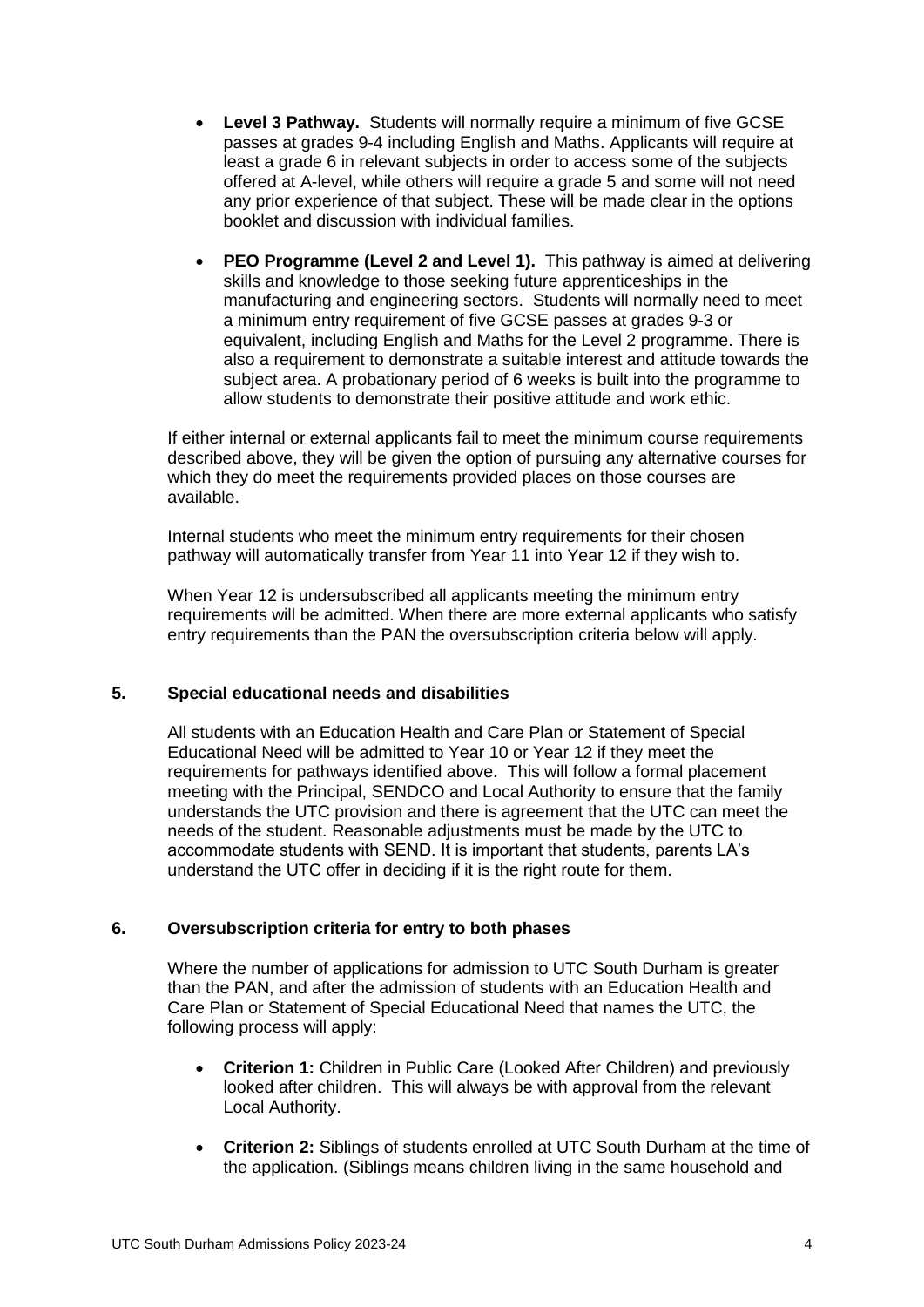includes brothers and sisters, adopted and fostered children and the unrelated children of adults living together as part of the same family unit at the time when the child is due to start in the UTC).

 **Criterion 3:** Remaining places will be allocated by distance from UTC South Durham with those living closest being given priority for admission. Distance will be measured by a straight line from the front door of the student's home address to the front door of UTC South Durham.

# **7. Tiebreak**

In the event of two or more applications that cannot otherwise be separated random allocation will be used as a tiebreak. All processes of random allocation under these arrangements will be supervised by someone independent of UTC South Durham.

## **8. Appeals**

Any student not offered a place at UTC South Durham will have a right of appeal to an Independent Appeals Panel. The appeals process will conform to the School Admission Appeals Code and will be binding on all parties. The Appeals Panel members will be independent of UTC South Durham.

Guidance will be prepared for parents and young people about how the appeal process will work, provide them with a named contact who can answer any enquiries they may have and ensure that they are invited to attend the hearing.

The appeals process will be independently administered and clerked. Appeals should be made in writing to: c/o Clerk to Trustees, UTC South Durham, Long Tens Way, Aycliffe Business Park, DL5 6AP, to arrive not later than 20 days from the date of notification that the application was unsuccessful.

# **9. Admission of children outside their normal age group**

Parents may request that their child is admitted to a year group outside their normal age range, e.g. where the student is gifted or talented or where a student has suffered from particular social or medical issues impacting his or her schooling. All such requests will be considered on their merits and either agreed or refused, on that basis. If a request is refused, the child will still be considered for admission to their normal age group.

With the application, parents should request that the student is admitted to another year group (state which one), and the reasons for that request.

Parents will submit any evidence in support of their case with the application. Some of the evidence a parent might submit could include:

- Information about the student's academic, social and emotional development
- Where relevant, their medical history and the views of a medical professional
- Whether they have previously been educated out of their normal age group